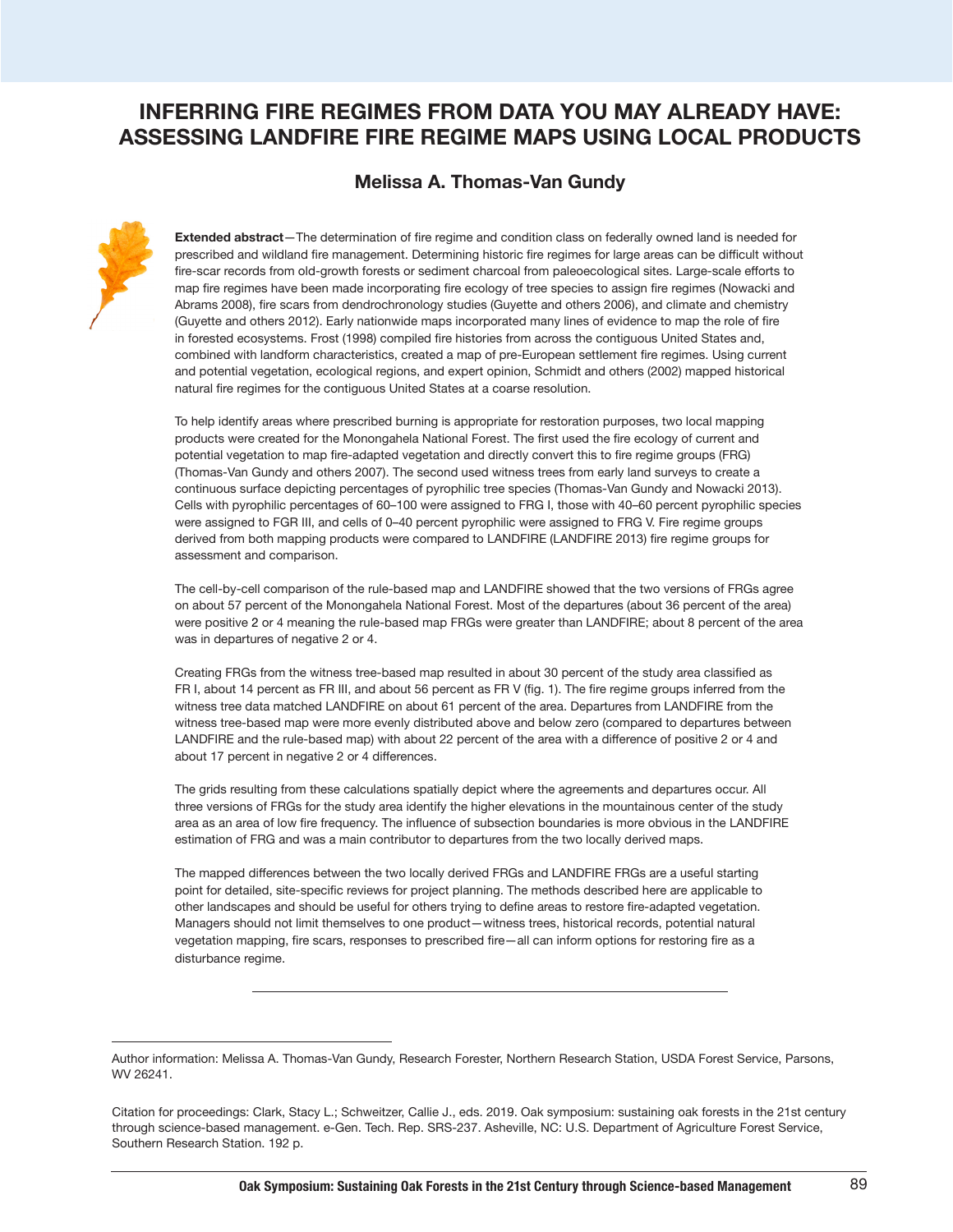

Figure 1—Fire regime group maps derived from (A) the witness tree-based map (Thomas-Van Gundy and Nowacki 2013), (B) LANDFIRE, and (C) the difference between them.